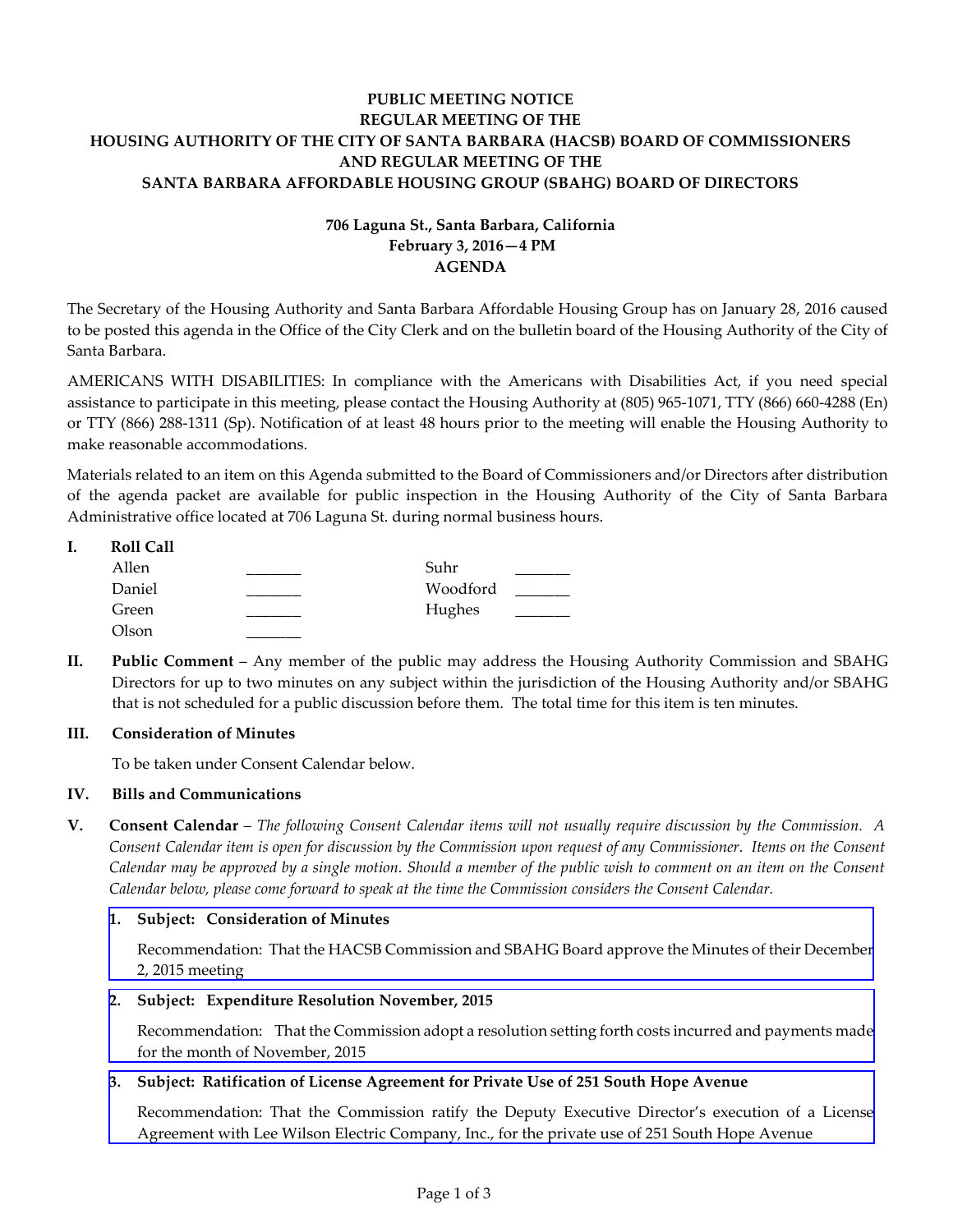# **4. Subject: Approval of Extension of General Counsel Contract with Price, Postel & Parma LLP, for the Period April 1, 2016 through March 31, 2018**

Recommendation: That the Commission approve the Extension of Contract for Legal Services with Price, [Postel & Parma LLP and authorize the Housing Authority's Executive Director/CEO to execute same on](http://hacsb.org/download/meetings_2016_2/items/02_february/item_V_IV_2016_02_03.pdf)  behalf of the Authority

### **5. Subject: Investment Report for the Quarter Ended December 31, 2015**

Recommendation: That the Commission: (1) review and order filed the quarterly investment report for quarter ended December 31, [2015; and \(2\) review and approve the Authority's Investment Policy for](http://hacsb.org/download/meetings_2016_2/items/02_february/item_V_V_2016_02_03.pdf)  Calendar Year 2016

# **[6. Subject: Contract Award to Ardalan Construction Company, Inc. for Kitchen Rehabilitation Work](http://hacsb.org/download/meetings_2016_2/items/02_february/item_V_VI_2016_02_03.pdf)  Required by the Rental Assistance Demonstration (RAD) Program at three Properties**

Recommendation: That the Board of Directors: (1) approve and authorize the Executive Director to award and execute a contract with Ardalan Construction Company, Inc., in the not-to-exceed amount of \$328,950 for replacement of kitchen cabinets, countertops, sinks and plumbing for 35 units at three separate properties, namely Via Diego, Olive Townhouses and Old Coast Townhouses; (2) authorize the Executive Director, or his designee, to approve up to \$65,790 (20% of the base amount) in additional expenses to cover any cost increases resulting from change orders for work not anticipated or covered by the contract; and (3) note that the cost of this project will be borne by a funded reserve created at the time of the RAD conversion of these properties

### **VI. Report of Executive Director**

### **1. Subject: NAHRO Legislative Conference**

Recommendation: That the Commission authorize up to four staff members, Commissioner Allen, and [perhaps one or two additional Commissioners \(depending on interest\) to attend the National Association of](http://hacsb.org/download/meetings_2016_2/items/02_february/item_VI_I_2016_02_03.pdf)  Housing and Redevelopment Officials (NAHRO) 2016 Legislative Conference to be held in Arlington, VA (just outside Washington, D.C.) April 9th to April  $12<sup>th</sup>$ , 2016

#### **2. Subject: Proposed Commission Work Session for Strategic Planning**

[Recommendation: That the Commission select a date, time and place to hold a work session/retreat for](http://hacsb.org/download/meetings_2016_2/items/02_february/item_VI_II_2016_02_03.pdf)  strategic planning purposes and to provide input on the agenda topics for the work session

#### **3. Subject: Purchase of Passenger Vans**

Recommendation: That the Commission receive a report on (1) the recent purchase of two passenger vans (2015 Dodge Grand Caravan SEs) from Rocket Town Dodge in the amount of \$47,552.24 (\$23,776.12 each), [including tax and fees, for use by the Housing Authority's Resident Services staff; and \(2\) plans to acquire](http://hacsb.org/download/meetings_2016_2/items/02_february/item_VI_III_2016_02_03.pdf)  another van prior to year-end

# **4. Subject: Selection of Name for the Proposed Development at 813 East Carrillo Street**

 [Recommendation: That the Commission receive a concept design update as well as select a name for the](http://hacsb.org/download/meetings_2016_2/items/02_february/item_VI_IV_2016_02_03.pdf)  Housing Authority's proposed affordable housing development for homeless veterans at 813 East Carrillo Street, in accordance with the Authority's adopted "Project Naming Policy" established pursuant to Resolution No. 1045

#### **5. Subject: Update on the City of Santa Barbara's Action Relating to Short Term Vacation Rentals**

Recommendation: That the Commission: (1) receive an update on the City action taken to-date with regard to controlling/eliminating the utilization of residential units as short term vacation rentals within the City [limits; and \(2\) discuss any remaining impacts short term vacation rentals \(STVR's\) in allowed zones \(R-4 and](http://hacsb.org/download/meetings_2016_2/items/02_february/item_VI_V_2016_02_03.pdf)  Commercial) have on the supply of rental housin**g**